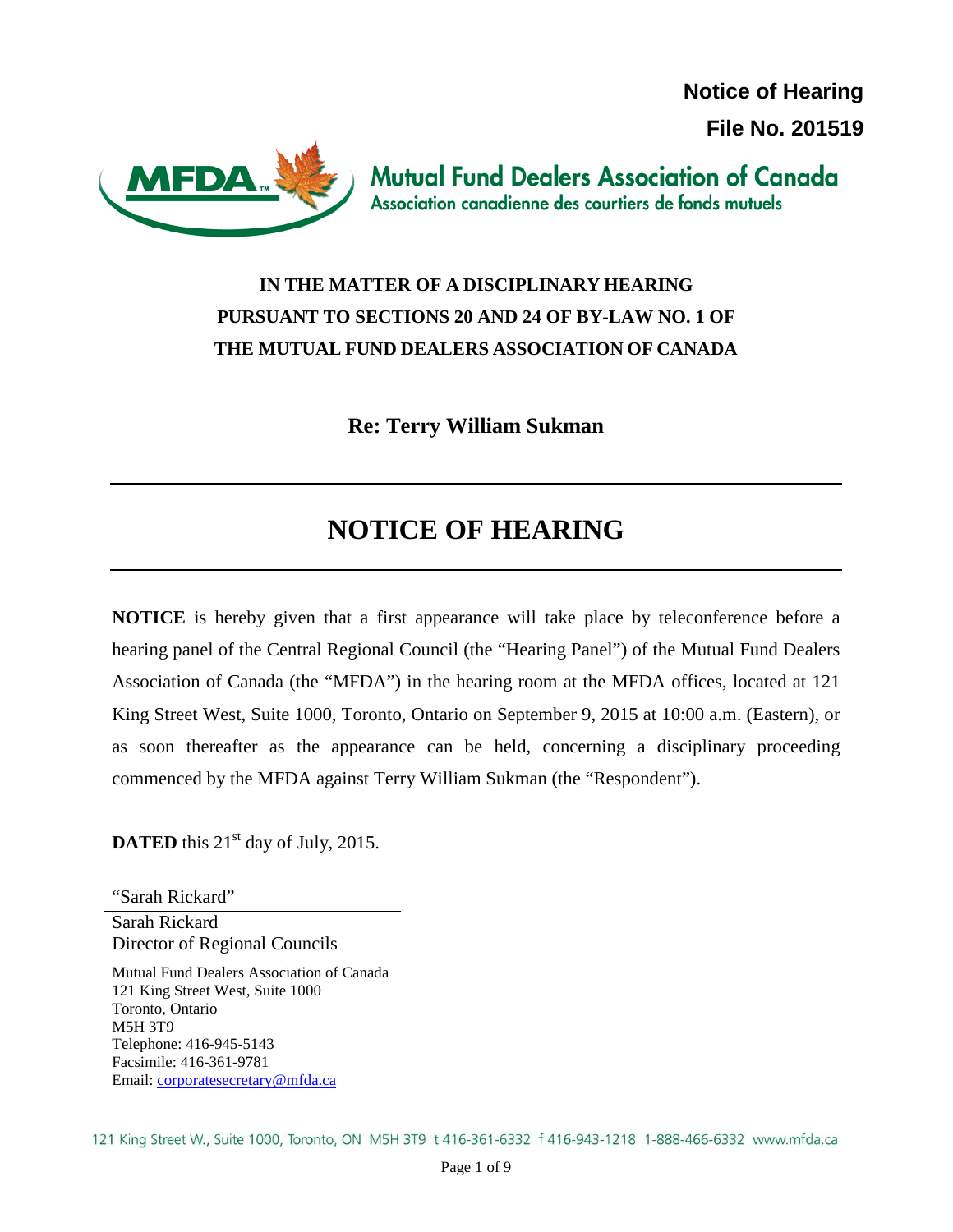**NOTICE** is further given that the MFDA alleges the following violations of the By-laws, Rules or Policies of the MFDA:

**Allegation #1:** Between August 2012 and May 2013, the Respondent accepted and held a power of attorney for property from client XX, and was appointed as estate trustee, executor and trustee of client XX in her Will, contrary to MFDA Rules 2.3.1, 2.1.4 and 2.1.1.

**Allegation #2:** Between August 2012 and May 2013, the Respondent engaged in personal financial dealings with client XX by:

- (a) accepting an entitlement to a \$10,000 legacy in lieu of executor fees; and
- (b) accepting joint ownership in one account and designation as beneficiary of two accounts held by client XX at the Member,

thereby giving rise to conflicts or potential conflicts of interest between the Respondent and client XX which the Respondent failed to address by the exercise of responsible business judgment influenced only by the best interest of client XX, contrary to MFDA Rules 2.1.4 and 2.1.1.

### **PARTICULARS**

**NOTICE** is further given that the following is a summary of the facts alleged and intended to be relied upon by the MFDA at the hearing:

#### **Registration History**

1. Since July 1986, the Respondent has been registered in Ontario as a mutual fund salesperson (now known as a dealing representative) with Investors Group Financial Services Inc. ("Investors Group"), a Member of the MFDA.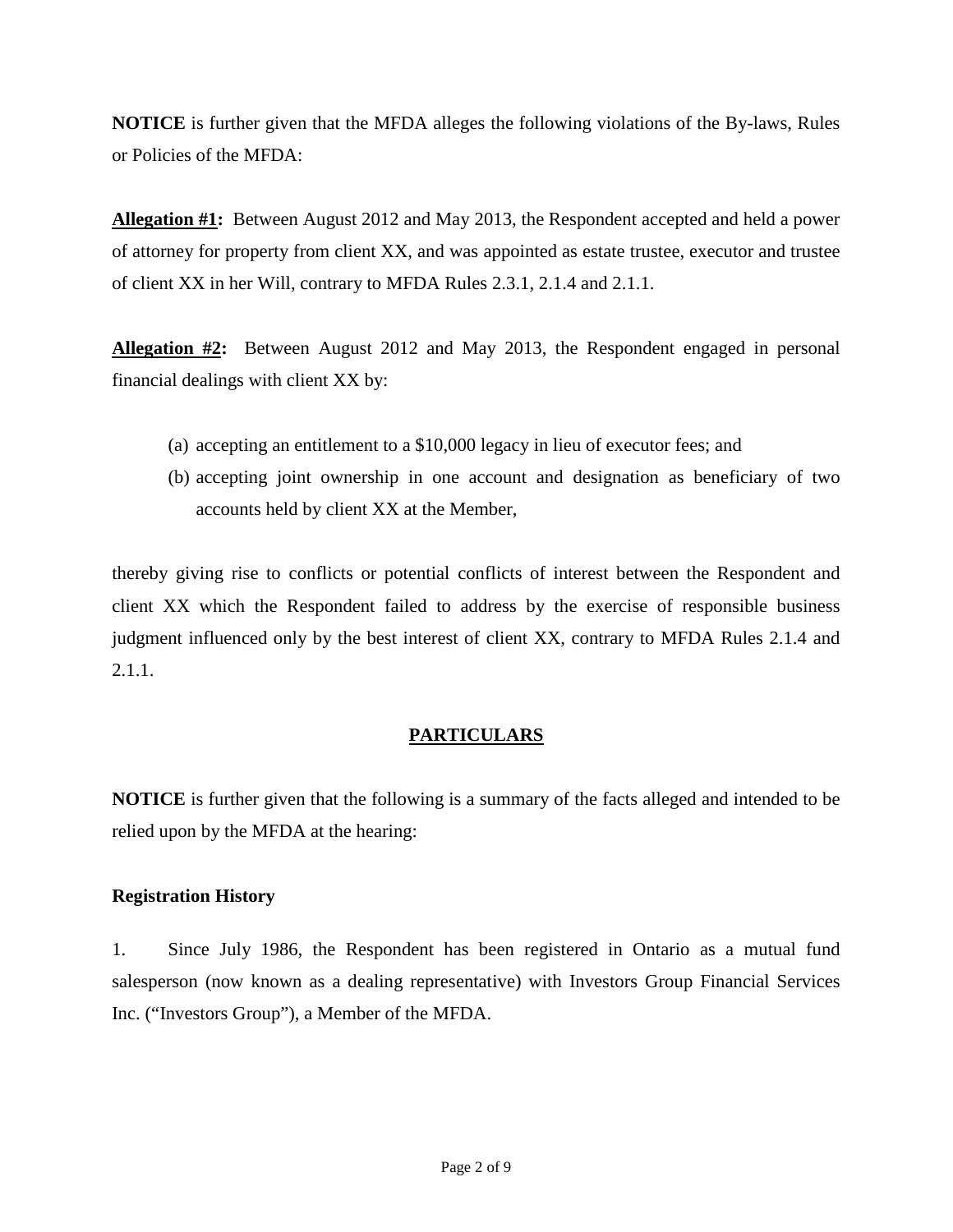2. At all material times, the Respondent conducted business out of a sub-branch located in Mississauga, Ontario.

#### **Background**

3. At all material times, Investors Group's policies and procedures expressly prohibited its Approved Persons from acting as power of attorney ("POA") for clients, acting as an executor of a client's estate, or being named as a beneficiary to a client's estate or an Investors Group client account, unless the client is a member of the Approved Person's immediate family under certain conditions.

4. Client XX is an 89 year old widow with no immediate family. Client XX was a client of Investors Group whose accounts were serviced by the Respondent between approximately 2004 and January 2013.

5. Over the years that the Respondent serviced client XX's accounts, the Respondent assisted client XX with her financial and personal affairs, including accompanying her to the bank, preparing and filing her income tax returns, and paying her bills.

6. Beginning in or about 2011, the Respondent observed that client XX's health was declining and her demeanor had changed.

7. Client XX was a vulnerable client.

#### **Power of Attorney and Designation as Executor and Beneficiary in Client XX's Will**

8. According to notes maintained by the Respondent in client XX's file, client XX approached the Respondent on May 2, 2012 about becoming what he described as her POA for "financial" and "medical", and becoming executor and a beneficiary of client XX's estate in her Will. The Respondent recorded a note in client XX's file that he would have to cease acting as advisor on client XX's accounts, and notify his branch manager and Investors Group compliance personnel of this information.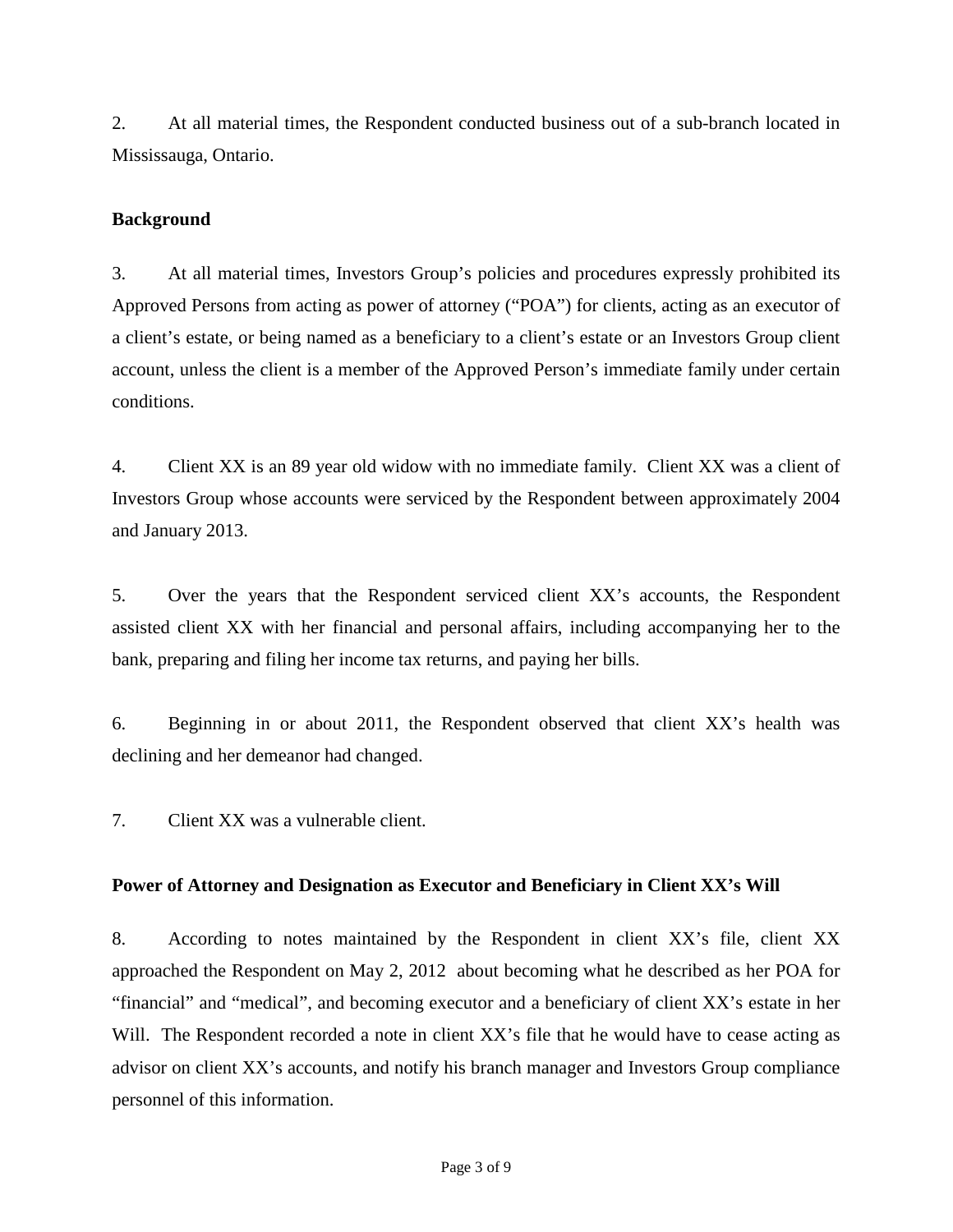9. As described below, XX appointed the Respondent as a POA for both property and personal care in August 2012.

10. On or about July 4, 2012, client XX met with a lawyer to whom the Respondent had referred client XX in relation to her Will and POA.

11. On August 7, 2012, client XX appointed the Respondent both as her sole POA for property, and her POA for personal care, jointly and severally, with client XX's family friend.

12. The Respondent states that it was during the course of Staff's investigation in or about May 2014 that he first became aware that he was appointed as POA for personal care.

13. On August 16, 2012, client XX executed her Will and designated the Respondent as:

- (a) sole estate trustee, executor and trustee of her Will;
- (b) beneficiary of a \$10,000 legacy in lieu of executor fees; and
- (c) beneficiary of any residue of her estate.

14. The Respondent states that it was during the course of Staff's investigation in May 2014 that he first became aware that he was designated as a beneficiary of any residue of client XX's estate.

15. The Respondent did not disclose to Investors Group that he accepted and held a POA from client XX and did not disclose that he was named in any capacity in client XX's Will.

#### **Joint Ownership and Designation as Beneficiary of Client XX's Accounts**

16. Client XX held three accounts at Investors Group consisting of: (1) a non-registered account; (2) a Registered Retired Income Fund account ("RRIF"); and (3) a Tax Free Savings Account ("TFSA").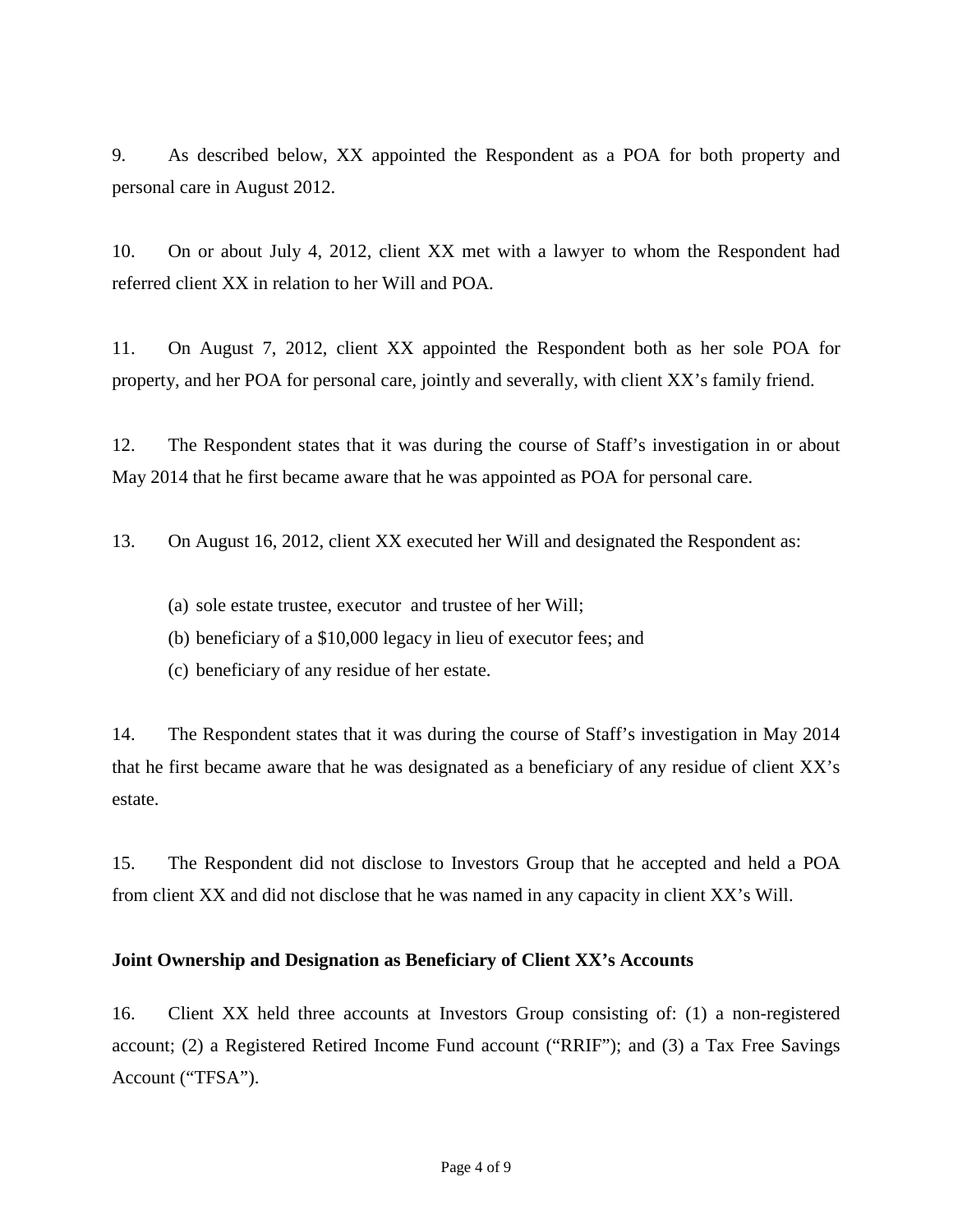- 17. In January 2013, the Respondent accepted being added by client XX as:
	- (a) the sole beneficiary of client XX's RRIF, which had a balance of approximately \$157,458;
	- (b) the sole beneficiary of client XX's TFSA, which had a balance of approximately \$27,791; and
	- (c) joint owner with client XX on a non-registered account, which had a balance of approximately \$179,391.

18. At this time, the designation of client XX's advisor on her non-registered account was changed from the Respondent to another advisor, and client XX's POA for property was submitted to Investors Group for the first time.

19. The Respondent knew or ought to have known that it was contrary to Investors Group's policies and procedures to be named as a beneficiary of a client's Investors Group account who was not a family member.

#### **Investors Group's Investigation**

20. Investors Group detected the Respondent's conduct described above in paragraph 17 during a trade review of the proposed changes to client XX's accounts. Investors Group immediately commenced an investigation into the Respondent's activities.

21. On or about February 22, 2013, Investors Group reversed the transfer of client XX's individual non-registered account to the joint account held by her and the Respondent, and removed the Respondent as beneficiary of client XX's RRIF and TFSA accounts.

22. On or about May 30 2013, client XX removed the Respondent as executor, beneficiary and trustee in her Will.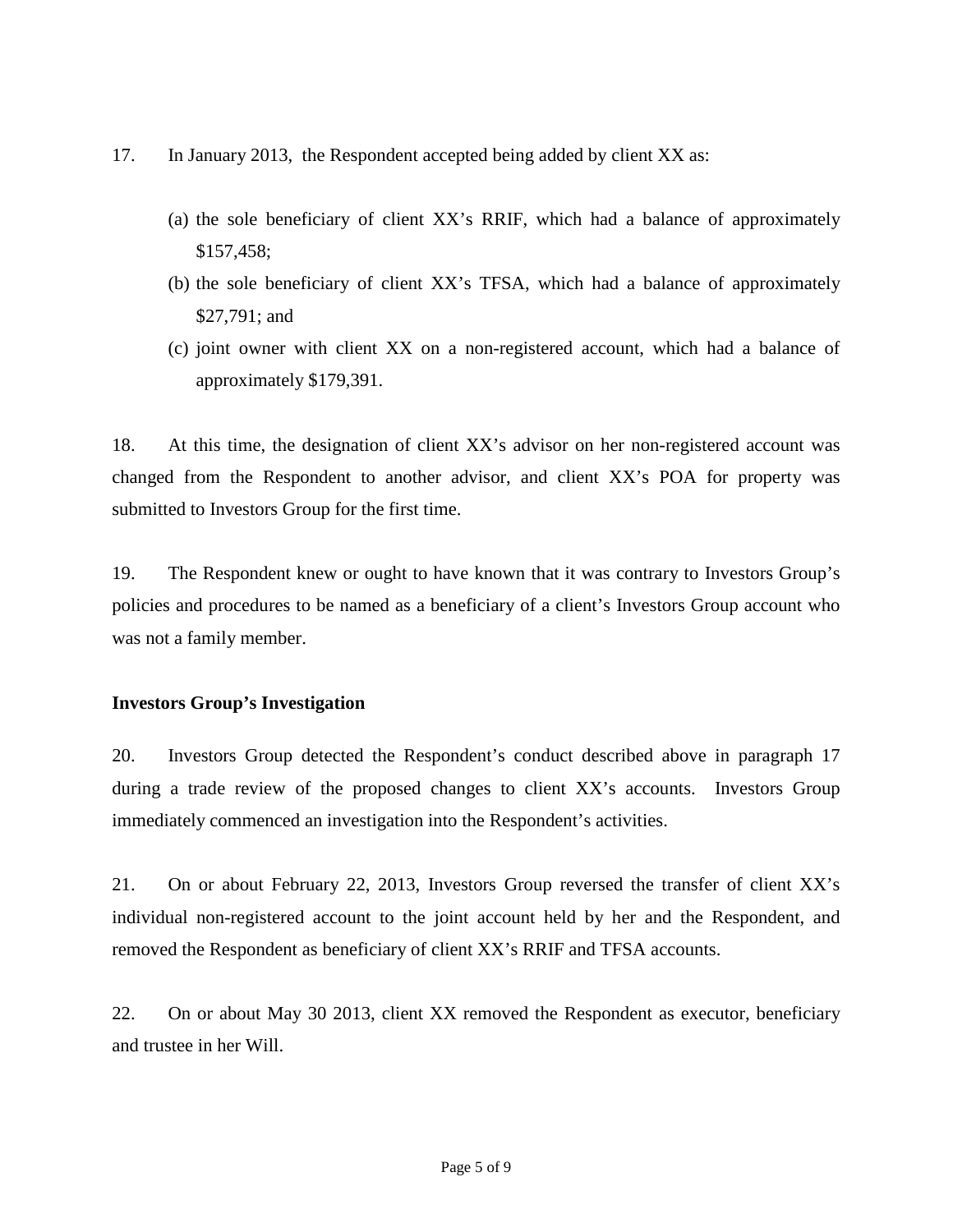23. The Respondent no longer holds a POA in respect of client XX.

24. On June 19, 2013, Investors Group placed the Respondent on close supervision.

25. On February 6, 2014, Investors Group issued a letter of reprimand to the Respondent advising him that he contravened Investors Group's policies and regulatory requirements by being appointed as POA for client XX and an executor for client XX's Will, and being named as a beneficiary and joint owner on client XX's accounts.

#### **Allegation #1 - Power of Attorney and Other Similar Authorizations**

26. By engaging in the conduct described above, the Respondent accepted and held a power of attorney for property from client XX, and was appointed as estate trustee, executor and trustee of client XX in her Will, contrary to MFDA Rules 2.3.1, 2.1.4 and 2.1.1.

#### **Allegation #2 - Conflict of Interest**

27. By engaging in the conduct described above, the Respondent engaged in personal financial dealings with client XX by:

- (a) accepting an entitlement to a \$10,000 legacy in lieu of executor fees; and
- (b) accepting joint ownership in one account and designation as beneficiary of two accounts held by client XX at the Member,

thereby giving rise to conflicts or potential conflicts of interest between the Respondent and client XX which the Respondent failed to address by the exercise of responsible business judgment influenced only by the best interest of client XX, contrary to MFDA Rules 2.1.4 and 2.1.1.

**NOTICE** is further given that the Respondent shall be entitled to appear and be heard and be represented by counsel or agent at the hearing and to make submissions, present evidence and call, examine and cross-examine witnesses.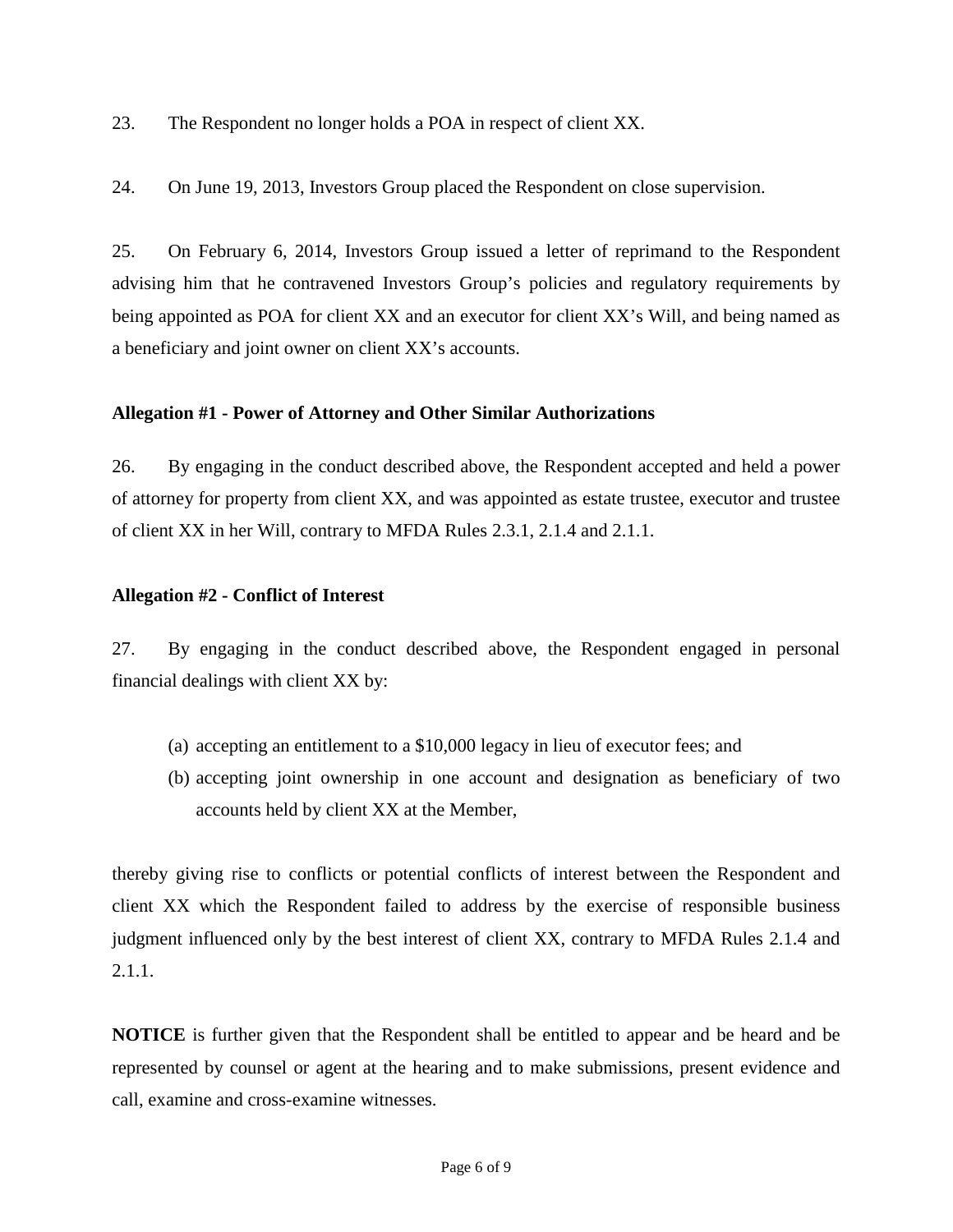**NOTICE** is further given that MFDA By-laws provide that if, in the opinion of the Hearing Panel, the Respondent:

- has failed to carry out any agreement with the MFDA;
- has failed to comply with or carry out the provisions of any federal or provincial statute relating to the business of the Member or of any regulation or policy made pursuant thereto;
- has failed to comply with the provisions of any By-law, Rule or Policy of the MFDA;
- has engaged in any business conduct or practice which such Regional Council in its discretion considers unbecoming or not in the public interest; or
- is otherwise not qualified whether by integrity, solvency, training or experience,

the Hearing Panel has the power to impose any one or more of the following penalties:

- (a) a reprimand;
- (b) a fine not exceeding the greater of:
	- (i) \$5,000,000.00 per offence; and
	- (ii) an amount equal to three times the profit obtained or loss avoided by such person as a result of committing the violation;
- (c) suspension of the authority of the person to conduct securities related business for such specified period and upon such terms as the Hearing Panel may determine;
- (d) revocation of the authority of such person to conduct securities related business;
- (e) prohibition of the authority of the person to conduct securities related business in any capacity for any period of time;
- (f) such conditions of authority to conduct securities related business as may be considered appropriate by the Hearing Panel;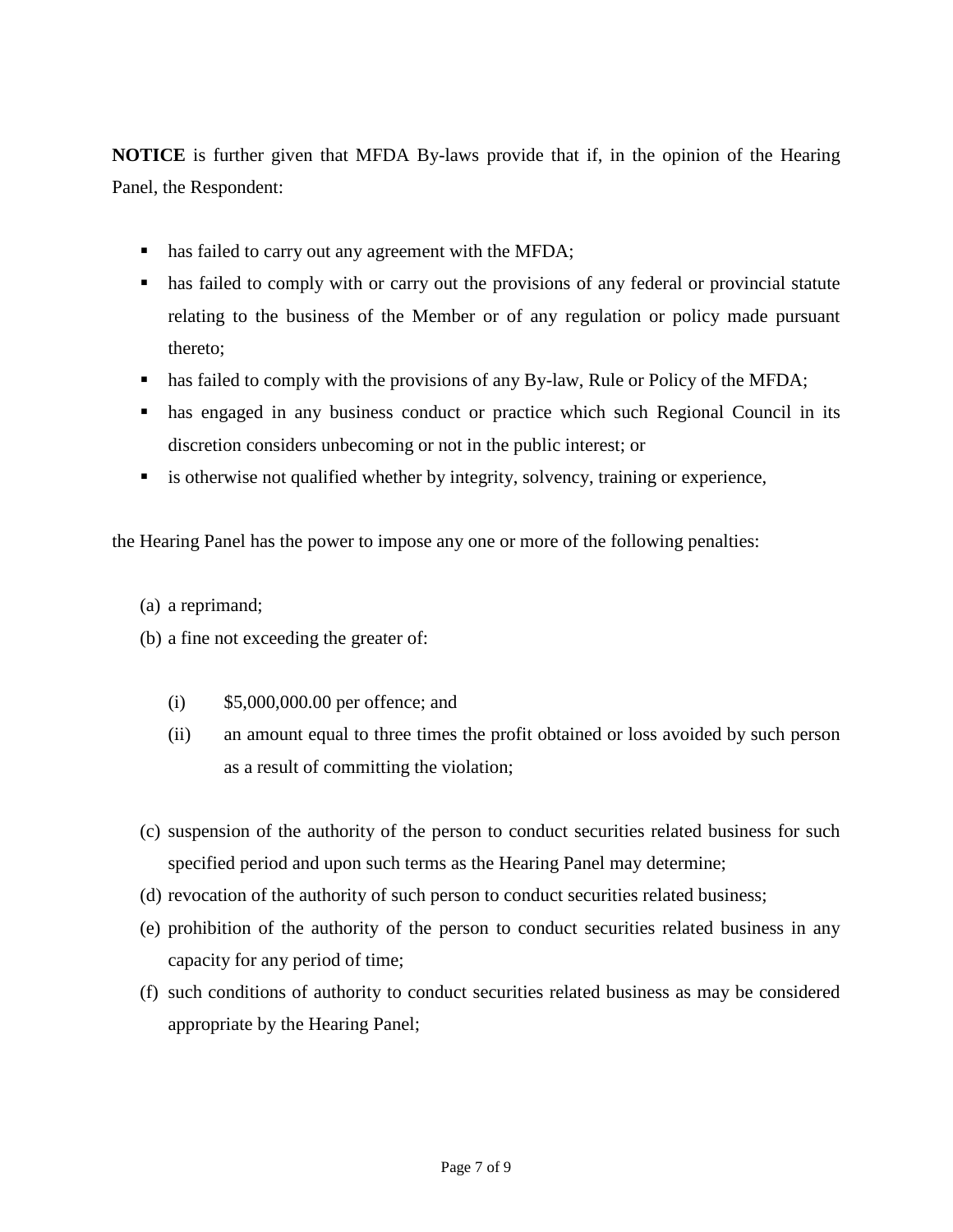**NOTICE** is further given that the Hearing Panel may, in its discretion, require that the Respondent pay the whole or any portion of the costs of the proceedings before the Hearing Panel and any investigation relating thereto.

**NOTICE** is further given that the Respondent must **serve** a **Reply** on Enforcement Counsel and **file** a **Reply** with the Office of the Corporate Secretary within twenty (20) days from the date of service of this Notice of Hearing.

A **Reply** shall be **served** upon Enforcement Counsel at:

Mutual Fund Dealers Association of Canada 121 King Street West, Suite 1000 Toronto, ON M5H 3T9 Attention: David Halasz Fax: 416-361-9073 Email: dhalasz@mfda.ca

A **Reply** shall be **filed** by:

(a) providing 4 copies of the **Reply** to the Corporate Secretary by personal delivery, mail or courier to:

The Mutual Fund Dealers Association of Canada 121 King Street West, Suite 1000 Toronto, ON M5H 3T9 Attention: Office of the Corporate Secretary; or

- (b) transmitting one (1) copy of the **Reply** to the Office of the Corporate Secretary by fax to fax number 416-361-9781, provided that the Reply does not exceed 16 pages, inclusive of the covering page, unless the Office of the Corporate Secretary permits otherwise; or
- (c) transmitting one (1) electronic copy of the **Reply** to the Office of the Corporate Secretary by e-mail at CorporateSecretary@mfda.ca.
- A **Reply** may either: